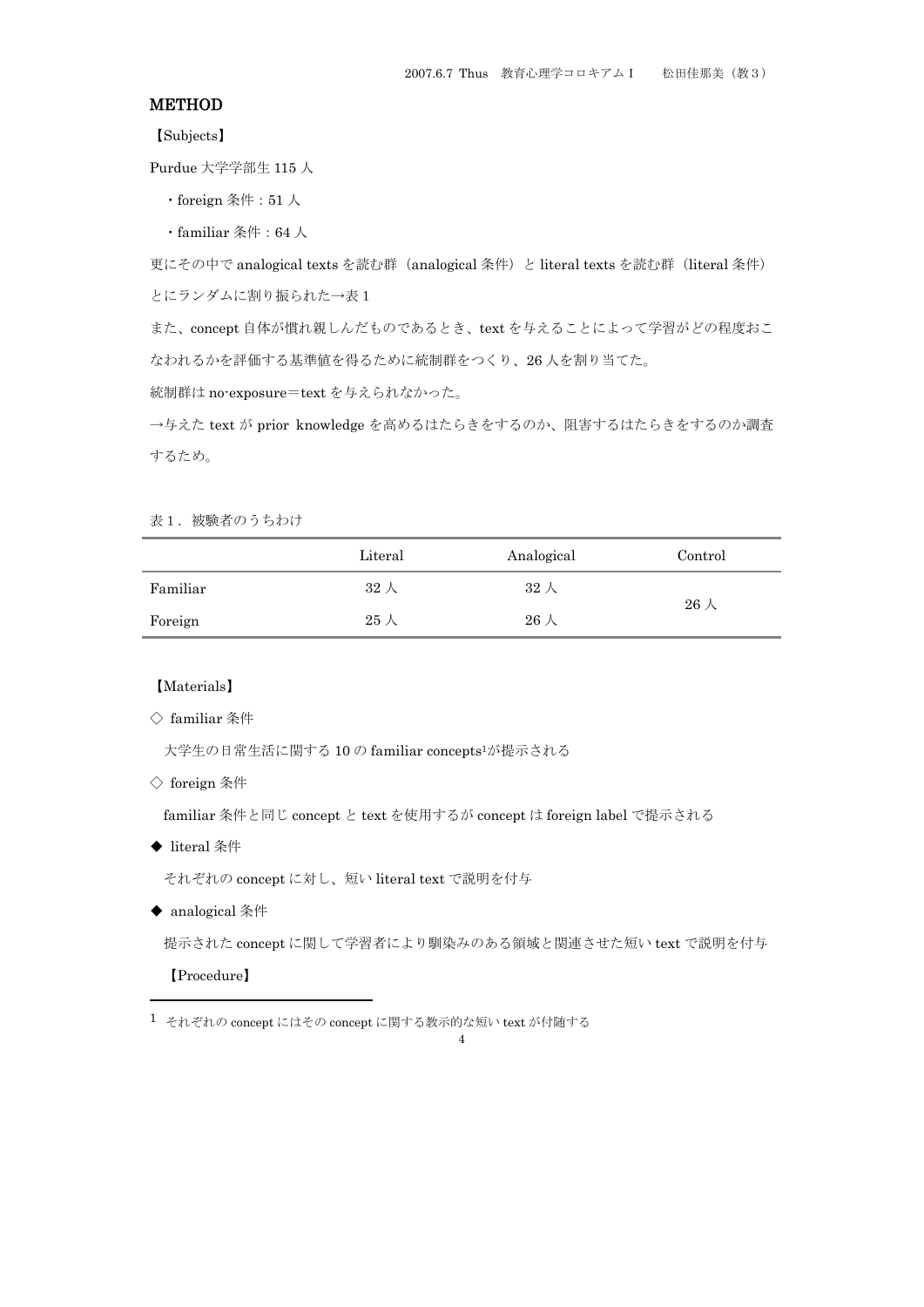参加者は3分かけて教示2を読んだ(教示にはそれぞれの参加者が読むことになる text の例あり)。 1セットあたり 5 個の concept からなる2つのセットを、1セットあたりおよそ 10 分ずつで学習す ることを教示された。それぞれの concept には four-alternative forced-choice question3が 4 つずつ 割り振られていた。4 つの質問のうち、最初の 2 問は factual level のもので、残りの 2 問は inference level のものだった。前者は text から言葉通りに情報を受け取ることを求めるもので、後者は text に書いてあることを越えて参加者に推論させることを要求したものだった。参加者は質問に答えるた めに1セットあたり 20 分ずつ与えられていた。統制群は他の群と同じ質問と回答時間が与えられた が、どの text も読まないで質問に回答した。



 $2$  familiar:「典型的な大学生の日常生活の出来事に基づいた concept を読むことになる」 foreign:「外国からの大学生の日常の出来事に基づいた concept を読むことになる」

3 Four-alternative forced-choice questions:4択の強制選択質問。強制選択法については別紙参照。

一般的な4択テストを想像してもらったらよい。

1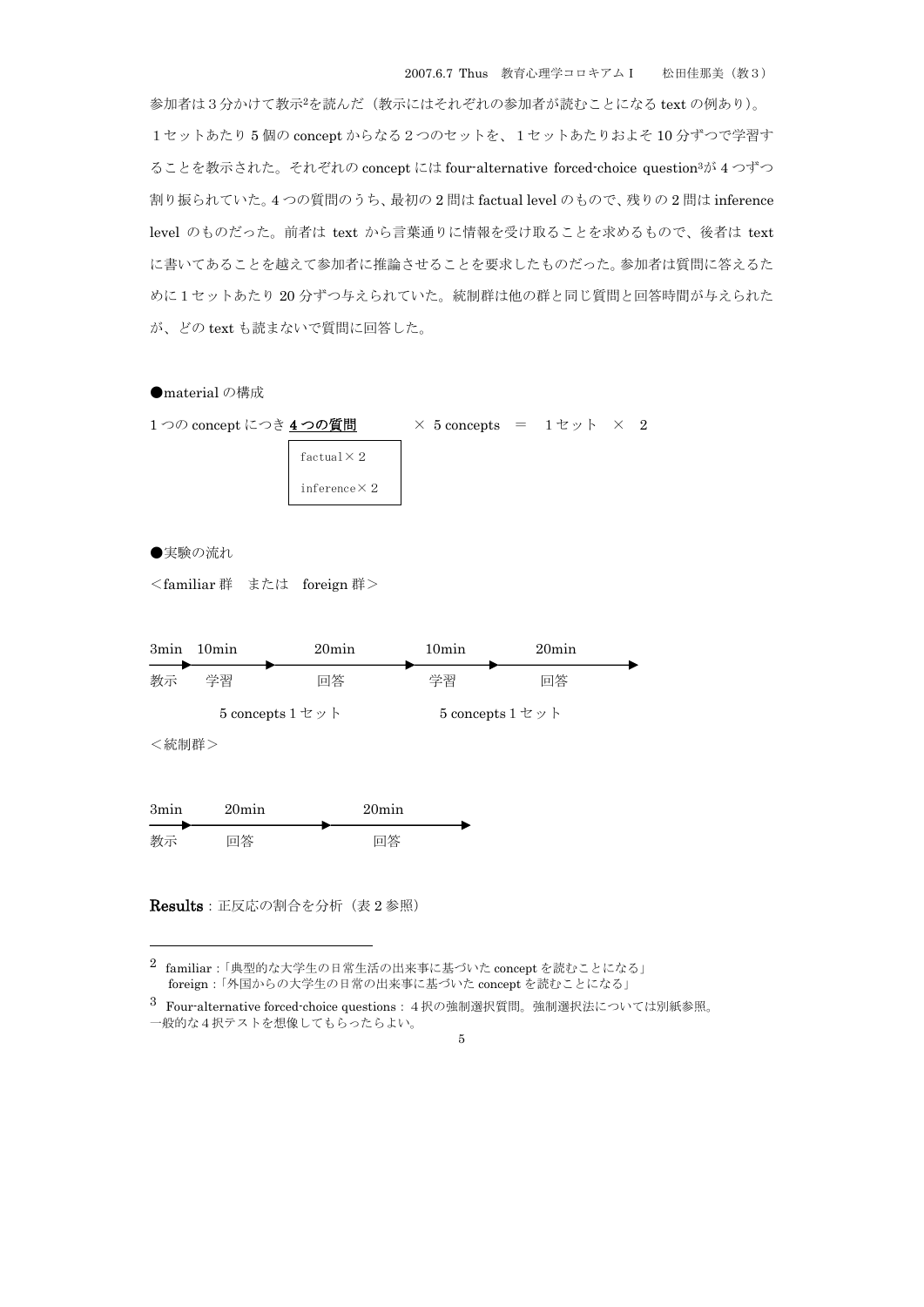# ◆3 要因混合 ANOVA

被験者間変数: instructional condition (analogy/literal) と target familiarity (familiar/foreign)

被験者内変数:question type(factual/inference)

¾ question type について

factual > inference  $[F(1,111)=114.92, \text{MSe}=0.012]$ 

¾ target familiar について

familiar > foreign  $[F(1,111)=42.76, MSe=0.012]$ 

→concept に foreign label を与えて設定したことが、参加者の prior knowlegdge と concept の関

連づけをうまく阻害したことを示唆する結果となっている。

¾ instructional condition について

一般的には analogy = literal  $(Fs<1)$ <sup>4</sup>

## $\triangleright$  instructional × target の交互作用あり  $[F(1,111)=10.75, MSe=0.012]$

・ target が familiar なとき

literal > analogy

・ target が foreign なとき

analogy > literal

# $\sqrt{2 \times 2 \text{ ANOVA}}$  (instructional  $\times$  question)

・target が familiar で提示されたとき

literal > analogy  $[F(1,62)=5.50, MSe=0.011]$ 

question type との交互作用なし (F<1)

・target が foreign で提示されたとき

analogy > literal  $[F(1,49)=5.18, MSe=0.013]$ 

question type との交互作用なし (F=1.02)

→上記の交互作用の効果を裏付ける結果

他に有意な効果は示されなかった。

★familiar 群と統制群との比較

1

# $\bigotimes$  3 × 2 ANOVA (condition × question)

<sup>4</sup> 主効果も question type との交互作用もなし